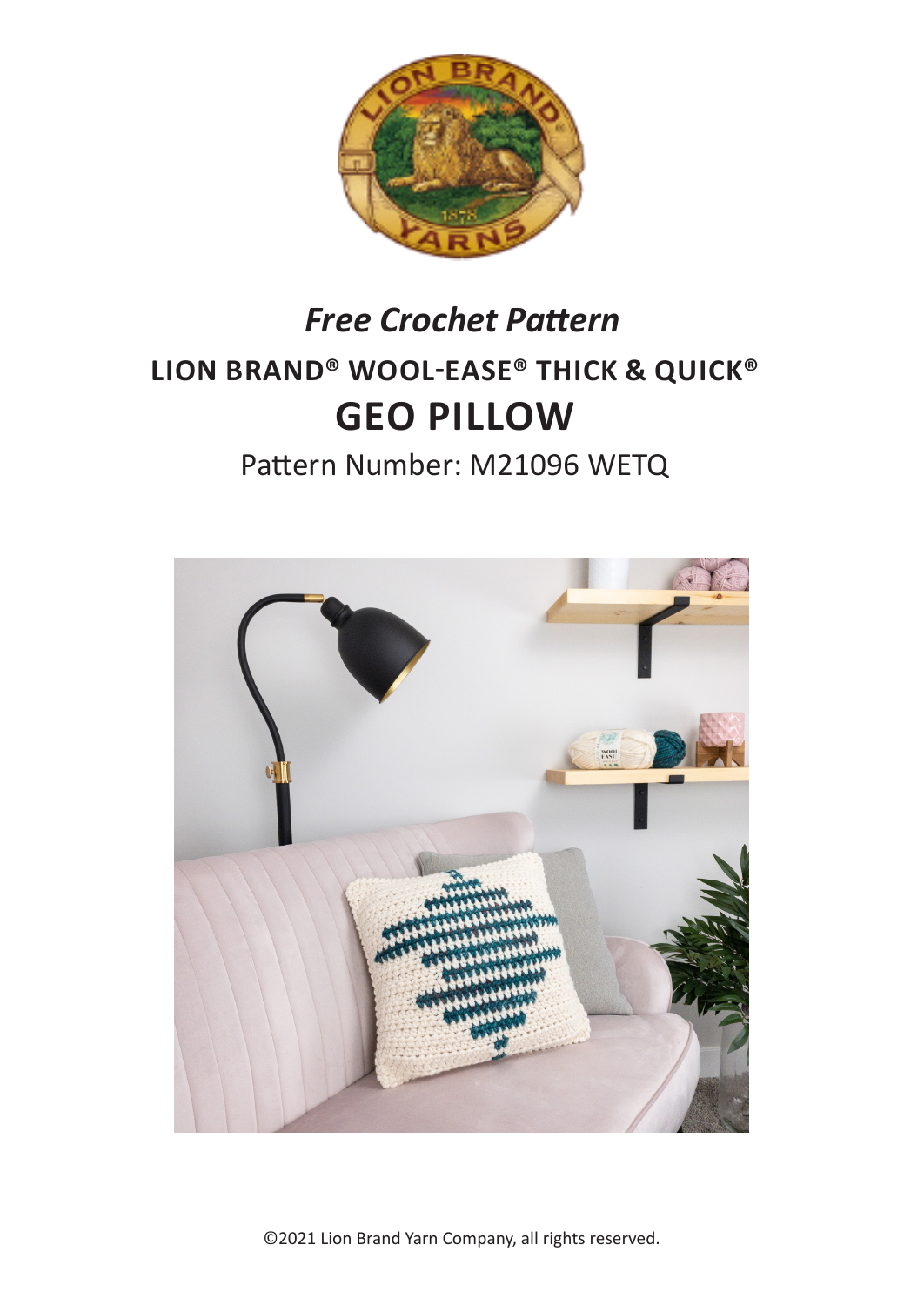# **SKILL LEVEL –** EASY

# **SIZE**

About 18 x 18 in. (45.5 x 45.5 cm).

#### **MATERIALS**

• LION BRAND® WOOL-EASE® THICK & QUICK® (Art. #640) #099 Fisherman 3 balls (A) #623 Deep Lagoon 1 ball (B)

• LION BRAND® large-eyed blunt needle

## **ADDITIONAL MATERIALS**

Crochet hook size L-11 (8 mm) Pillow form, 18 x 18 (45.5 x 4.4.5 cm)

#### **GAUGE**

7 hdc + 6 rows = about 4 in.  $(10 \text{ cm})$ . BE SURE TO CHECK YOUR GAUGE.

#### **STITCH EXPLANATON**

**rev-sc (reverse single crochet)** Single crochet worked from left to right (right to left, if left-handed). Insert hook into next stitch to the right (left), under loop on hook, and draw up a loop. Yarn over and draw through all loops on hook.

#### **NOTES**

- 1. Front and Back are worked separately.
- 2. On Front, yarn color is changed following a Chart.
- 3. Read RS rows of Chart from right to left and WS rows from left to right.
- 4. To change yarn color, work last st of old color to last yarn over. Yarn over with new color and draw through all loops on hook to complete st. Proceed with new color. Do not cut old color. When color A is not in use, carry color A along top of sts of previous row and work color B sts over the top of the carried strand. When color B is not in use, drop color B to WS of piece and carry it carefully up WS when needed in next RS row.
- 5. Back is worked using a single yarn color.

# **FRONT**

With A, ch 33.

**Row 1 (RS):** Hdc in 2nd ch from hook (skipped ch does not count as a st), hdc in each rem ch across – you will have 32 hdc in this row.

**Rows 2-27:** Ch 1 (does not count as a st), turn, hdc in each st across AND beg with Row 2 of Chart, change yarn color following Chart until all 27 rows of Chart have been completed.

Fasten off.

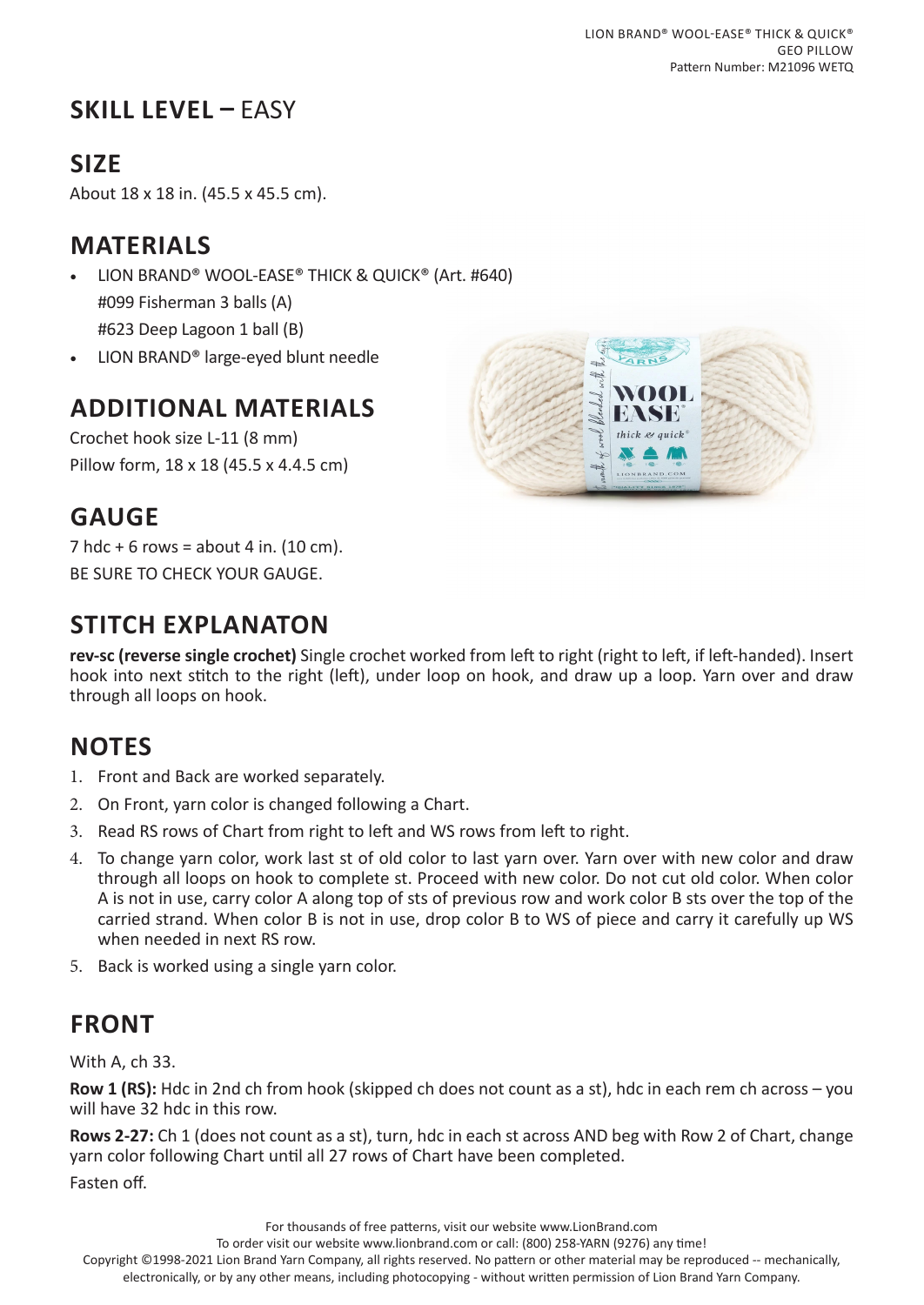#### LION BRAND® WOOL-EASE® THICK & QUICK® GEO PILLOW Pattern Number: M21096 WETQ

| 14         |                                |        |   |   |    |         |   |                |                                |        |              |                              |                                |                                |    |                    |                    |                              |                             |      |                             |                              |                                |                             |   |                |              |                        |              |                |
|------------|--------------------------------|--------|---|---|----|---------|---|----------------|--------------------------------|--------|--------------|------------------------------|--------------------------------|--------------------------------|----|--------------------|--------------------|------------------------------|-----------------------------|------|-----------------------------|------------------------------|--------------------------------|-----------------------------|---|----------------|--------------|------------------------|--------------|----------------|
|            |                                |        |   |   |    |         |   |                |                                |        |              |                              |                                |                                |    |                    |                    |                              |                             |      |                             |                              |                                |                             |   |                |              |                        |              | 13             |
| 12         | -1-                            |        |   |   |    |         |   |                |                                |        |              |                              |                                |                                |    |                    |                    |                              |                             |      |                             |                              |                                |                             |   |                |              |                        |              |                |
|            | $\blacksquare$<br>$\mathbf{I}$ |        |   |   |    | ٠<br>٠  | п | $\blacksquare$ | $\mathbf{I}$<br>$\blacksquare$ |        | $\mathbf{I}$ | $\mathbf{I}$<br>L.           | $\mathbf{I}$<br>$\blacksquare$ | $\blacksquare$<br>$\mathbf{I}$ |    | $\mathbf{I}$<br>L. | $\mathbf{I}$<br>J. | $\mathbf{I}$<br>$\mathbf{I}$ | $\mathbf I$<br>$\mathbf{I}$ |      | $\mathbf I$<br>$\mathbf{I}$ | $\mathbf{I}$<br>$\mathbf{I}$ | $\blacksquare$<br>$\mathbf{I}$ | $\mathbf I$<br>$\mathbf{I}$ |   | $\blacksquare$ | $\mathbf{I}$ |                        |              | $11$           |
| $10\,$     | $\mathbf{I}$<br>$\blacksquare$ |        |   |   |    |         |   |                |                                |        |              |                              |                                |                                |    |                    |                    |                              |                             |      |                             |                              |                                |                             |   |                |              |                        | $\mathbf{I}$ |                |
|            | $\blacksquare$<br>٠            |        |   |   |    |         |   |                |                                |        |              |                              |                                |                                |    |                    |                    |                              |                             |      |                             |                              |                                |                             |   |                |              |                        |              | $9\,$          |
| 8          |                                |        |   |   |    |         |   |                |                                |        |              |                              |                                |                                |    |                    |                    |                              |                             |      |                             |                              |                                |                             |   |                |              |                        |              |                |
|            | $\mathbf{I}$                   |        |   |   |    |         |   |                | $\mathbf{I}$                   |        | $\mathbf{I}$ | ٠                            | J.                             | $\mathbf{I}$                   |    | п                  | ٠<br>J.            | ٠                            | ٠<br>$\mathbf{I}$           |      |                             |                              |                                |                             |   |                |              |                        | ٠            | $\overline{7}$ |
| 6          | $\mathbf{I}$<br>$\mathbf{I}$   |        |   |   |    |         |   |                |                                |        |              |                              |                                |                                |    |                    |                    |                              | ٠<br>I.                     |      |                             |                              |                                |                             |   |                |              |                        |              |                |
|            | $\mathbf{I}$<br>$\mathbf{I}$   |        |   |   |    |         |   |                |                                |        |              | $\blacksquare$               | $\blacksquare$                 |                                |    |                    |                    |                              | I.                          |      |                             |                              |                                |                             |   |                |              |                        | ٠            | 5              |
| $\sqrt{4}$ |                                |        |   |   |    |         |   |                |                                |        |              |                              |                                |                                |    |                    |                    |                              |                             |      |                             |                              |                                |                             |   |                |              |                        |              |                |
|            |                                |        |   |   |    |         |   |                |                                |        |              |                              |                                |                                |    |                    |                    |                              |                             |      |                             |                              |                                |                             |   |                |              |                        |              | 3              |
| $\sqrt{2}$ | $\mathbf{I}$                   |        |   |   |    |         |   |                |                                |        |              |                              |                                |                                |    |                    |                    |                              |                             |      |                             |                              |                                |                             |   |                |              |                        | $\mathbf{I}$ |                |
|            | $\mathbf{I}$<br>$\mathbf{I}$   |        | ٠ | ٠ |    | ٠<br>L. |   | п.             | ٠<br>п                         |        |              | $\mathbf{I}$<br>$\mathbf{I}$ | $\mathbf{I}$<br>$\mathbf I$    | $\mathbf{L}$<br>$\mathbf{I}$   |    |                    |                    |                              | ٠<br>٠                      |      |                             |                              | п                              | ٠<br>п                      |   |                | ٠            | ٠<br>$\mathbf{I}$<br>٠ | л.           | $\mathbf{1}$   |
|            |                                | $30\,$ |   |   | 25 |         |   |                |                                | $20\,$ |              |                              |                                |                                | 15 |                    |                    |                              |                             | $10$ |                             |                              |                                |                             | 5 |                |              |                        | $\mathbf{1}$ |                |



#### **BACK**

With A, ch 33.

**Row 1 (RS):** Hdc in 2nd ch from hook (skipped ch does not count as a st), hdc in each rem ch across – 32 hdc. **Rows 2-27:** Ch 1 (does not count as a st), turn, hdc in each st across.

Fasten off, leaving a yarn tail long enough to crochet around outside edge of pillow.

For thousands of free patterns, visit our website www.LionBrand.com

To order visit our website www.lionbrand.com or call: (800) 258-YARN (9276) any time!

Copyright ©1998-2021 Lion Brand Yarn Company, all rights reserved. No pattern or other material may be reproduced -- mechanically,

electronically, or by any other means, including photocopying - without written permission of Lion Brand Yarn Company.